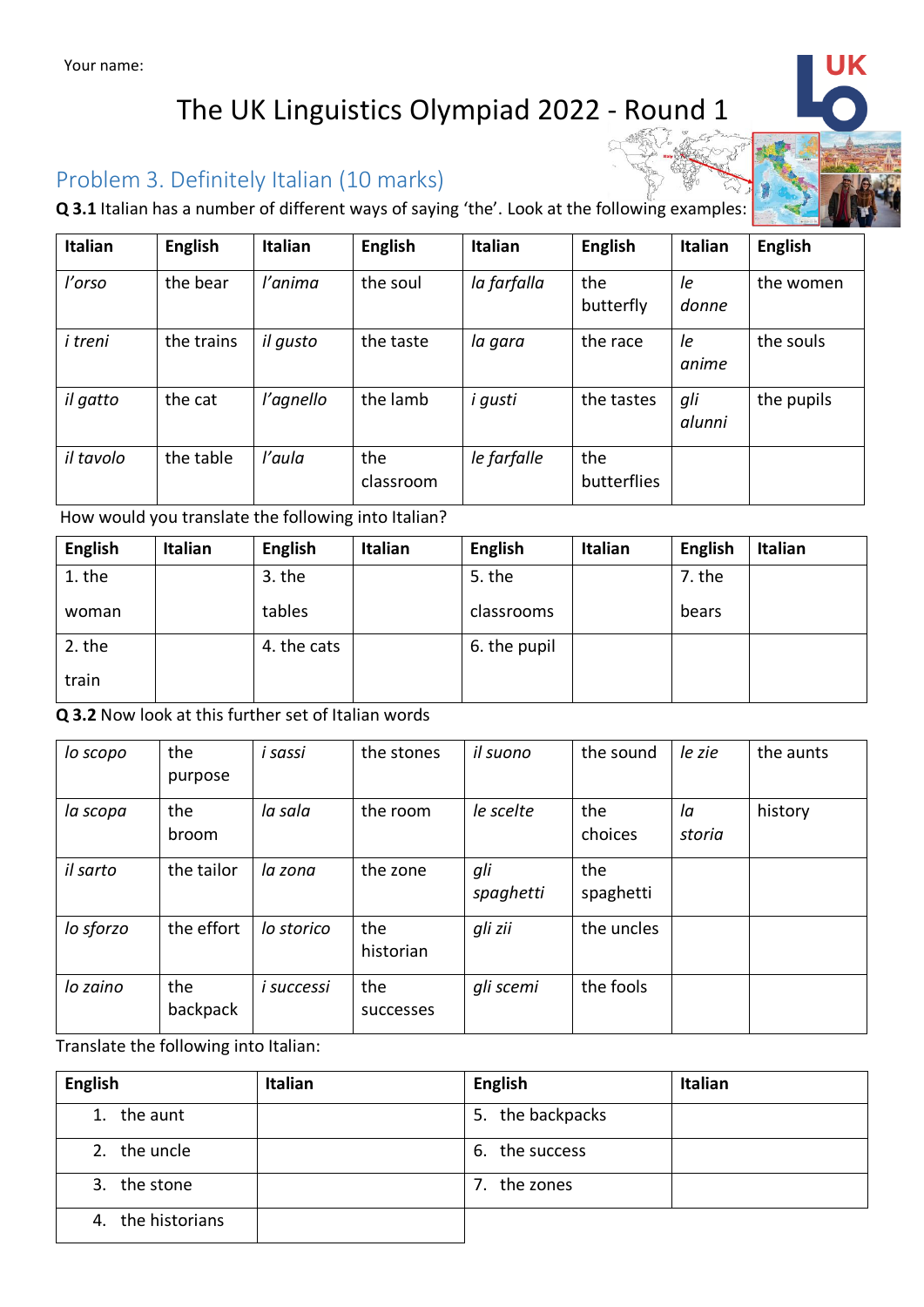## The UK Linguistics Olympiad 2022 - Round 1



### Solution and marking.

#### Scoring: (max 28)

- 1 point per correct word. No half points.
- Treat *l'alunno* as two words.

#### **Q 3.1** [Max 14]

| <b>English</b>   | <b>Italian</b>  | <b>English</b>       | Italian  |
|------------------|-----------------|----------------------|----------|
| the woman        | la donna        | the classrooms<br>5. | le aule  |
| the train<br>2.  | il treno        | the pupil<br>6.      | l'alunno |
| the tables<br>3. | <i>i</i> tavoli | the bears<br>7.      | gli orsi |
| the cats<br>4.   | <i>i</i> gatti  |                      |          |

#### **Q 3.2** [Max 14]

| <b>English</b>       | Italian     |                   |             |
|----------------------|-------------|-------------------|-------------|
| the aunt<br>1.       | la zia      | 5. the backpacks  | gli zaini   |
| the uncle<br>$2_{-}$ | lo zio      | the success<br>6. | il successo |
| the stone<br>3.      | il sasso    | the zones         | le zone     |
| the historians<br>4. | gli storici |                   |             |